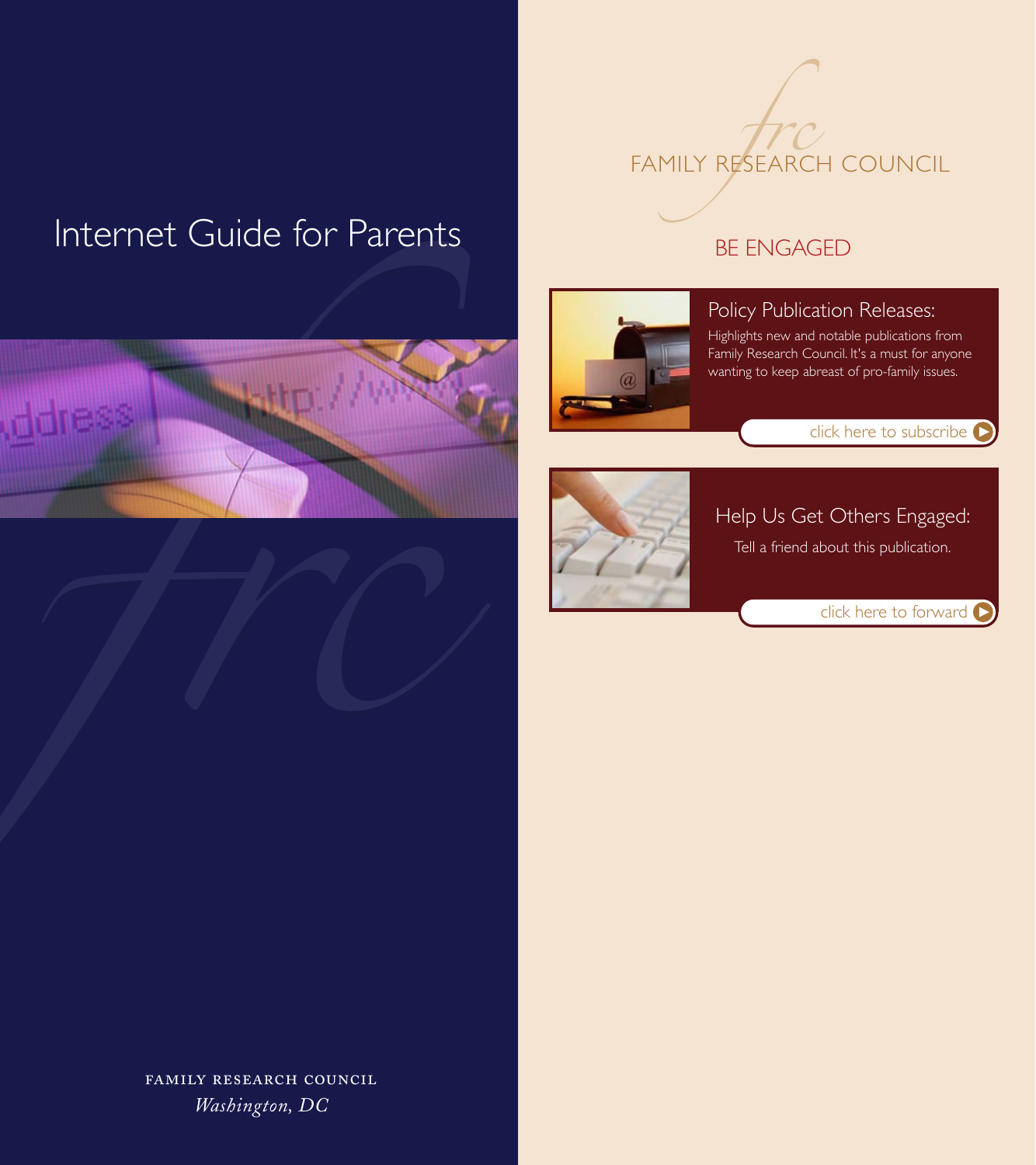

Thank you for choosing this resource. Our pamphlets are designed for grassroots activists and concerned citizens—in other words, people who want

to make a difference in their families, in their communities, and in their culture.

Recent history has clearly shown the influence that the "Values Voter" can have in the political process. FRC is committed to enabling and motivating individuals to bring about even more positive change in our nation and around the world. I invite you to use this pamphlet as a resource for educating yourself and others about some of the most pressing issues of our day.

FRC has a wide range of papers and publications. To learn more about other FRC publications and to find out more about our work, visit our website at www.frc.org or call 1-800-225-4008. I look forward to working with you as we bring about a society that respects life and protects marriage.

President Family Research Council

by stephen sweet suggested donation: \$1.50 © 2007 family research council all rights reserved. printed in the united states

# Internet Guide for Parents by stephen sweet

A recent Pew Internet & American Life study found that more than 55 percent of American Internet users have access to high speed Internet either at home, school, or in the workplace.<sup>1</sup> This number becomes much higher when other internet connections are factored in. A study conducted by the US Department of Education found that 59 percent of students in grades K–12 have access to the Internet on a daily basis. By high school, nearly all students (80 percent) use the internet daily. Clearly, parents cannot avoid the Internet or the dangers that often lurk within.

# Warning Signs:

The FBI lists the following signs that your child may be at risk on the Internet:

- Your child quickly turns off the computer or changes screens when you approach.
- • Your child spends a large amount of time on the computer, especially at night or in chat rooms.
- • You find pornography on your child's computer.
- • Your child becomes withdrawn from family and friends.
- Your child is using an online account other than one you have established for him or her. This includes free trial accounts.

STEPHEN SWEET recently graduated from Grove City College with a double major in Political Science and Communication. This pamphlet is based on the Family Guide to Internet Safety that Stephen wrote for the Pennsylvania Family Institute. Stephen is planning to get his graduate degree in Public Policy / Government, and continue his work in the areas of family values and the free market system. Internet guide for parents and the free market system. Internet guide for<br>Internet guide for parents and the free market system.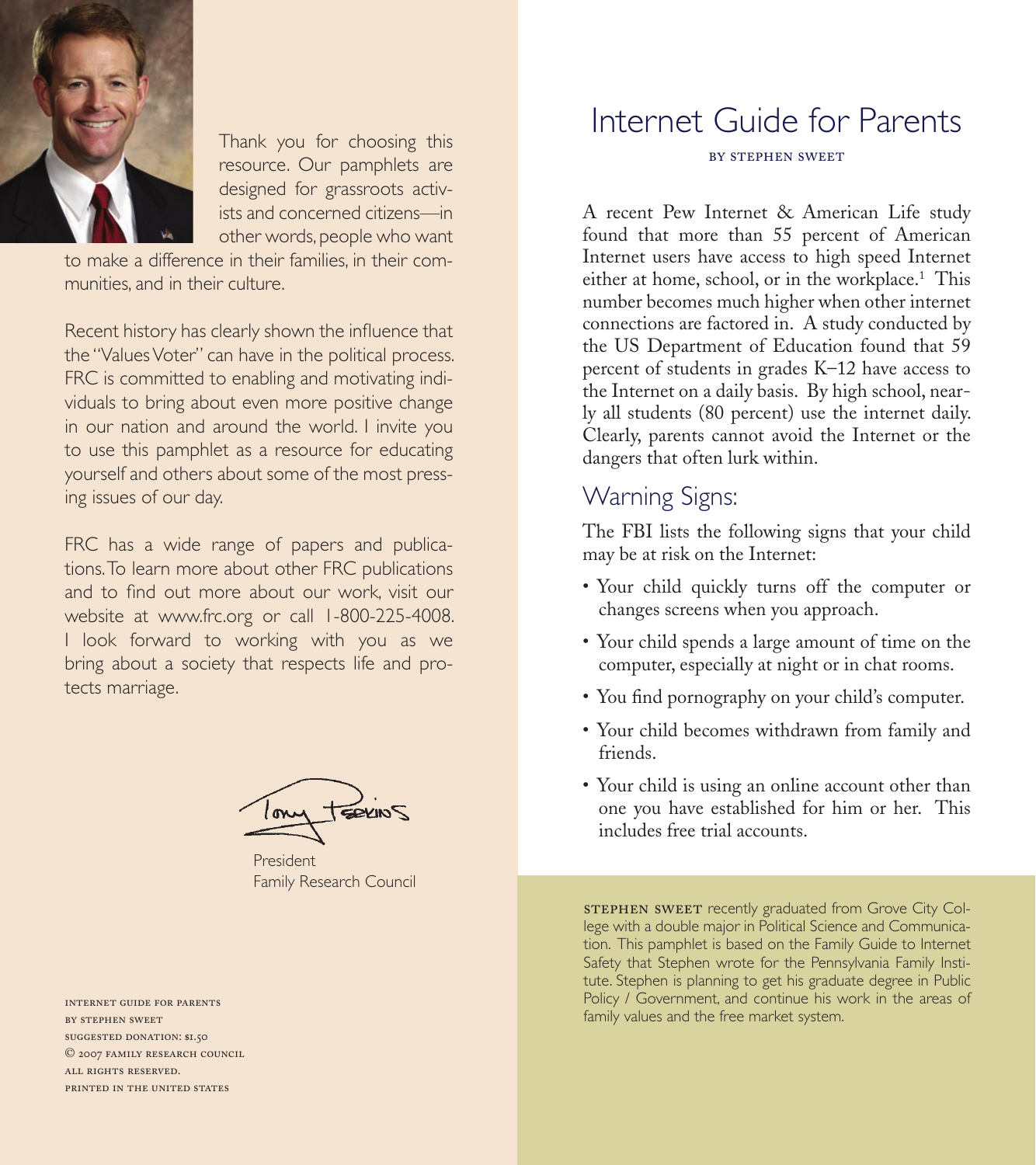• You begin noticing that your child is spending extended periods of time on computers without having tangible results for the time spent.

#### Practical Suggestions for Parents:

- • **Set ground rules with your family and post them near the computer.** The most effective way parents can shape their child's Internet behavior is to supervise their online activity.
- • **Avoid sites that ask for personal information.** It may be shared publicly without your knowledge. Instruct your child to never give out his or her name, address or other personal information on the Internet.
- • **Your home may not be the only place your child is accessing the Internet.** Computers at friends' homes, the library, in school, and after school care programs may not have appropriate Internet safeguards.



- • **Remind your children that not everything they read online is necessarily true.** Internet chat rooms have become a stalking ground for sexual predators who give phony information about themselves in order to lure unsuspecting young people.
- • **Make computer usage a family activity.** Keep the computer in the family room rather than in the child's bedroom. Ask them about their "online friends" just as you would their other friends.
- • **Visit www.FilterReview.com for more help monitoring your children's exposure on the Internet.** Show interest in your children's Internet experience. If your children know that you are involved in and aware of their activities online, they will be less likely to engage in unsafe behavior or to explore questionable content.

#### Safety Checklist:

- Put your computer in a common room where the screen is clearly visible at all times.
- Frequently check the "Internet History" to learn what sites your child has visited. The history can be found on the Internet Explorer toolbar.
- • Periodically check internet files stored in memory caches, Temporary Internet Files, or files that have been downloaded. While in Internet Explorer, temporary internet files can be accessed by clicking on the "Tools" tab and selecting "Internet Options." Click the "Settings" option in the Temporary Internet Files section and select "View Files." Look for files with the extension .jpg and .gif (photos) or .mpeg, .avi, and .mov (videos).
- Set parental controls to monitor the content children can access on the Internet. The "Content Advisor" is located in Internet Options as well,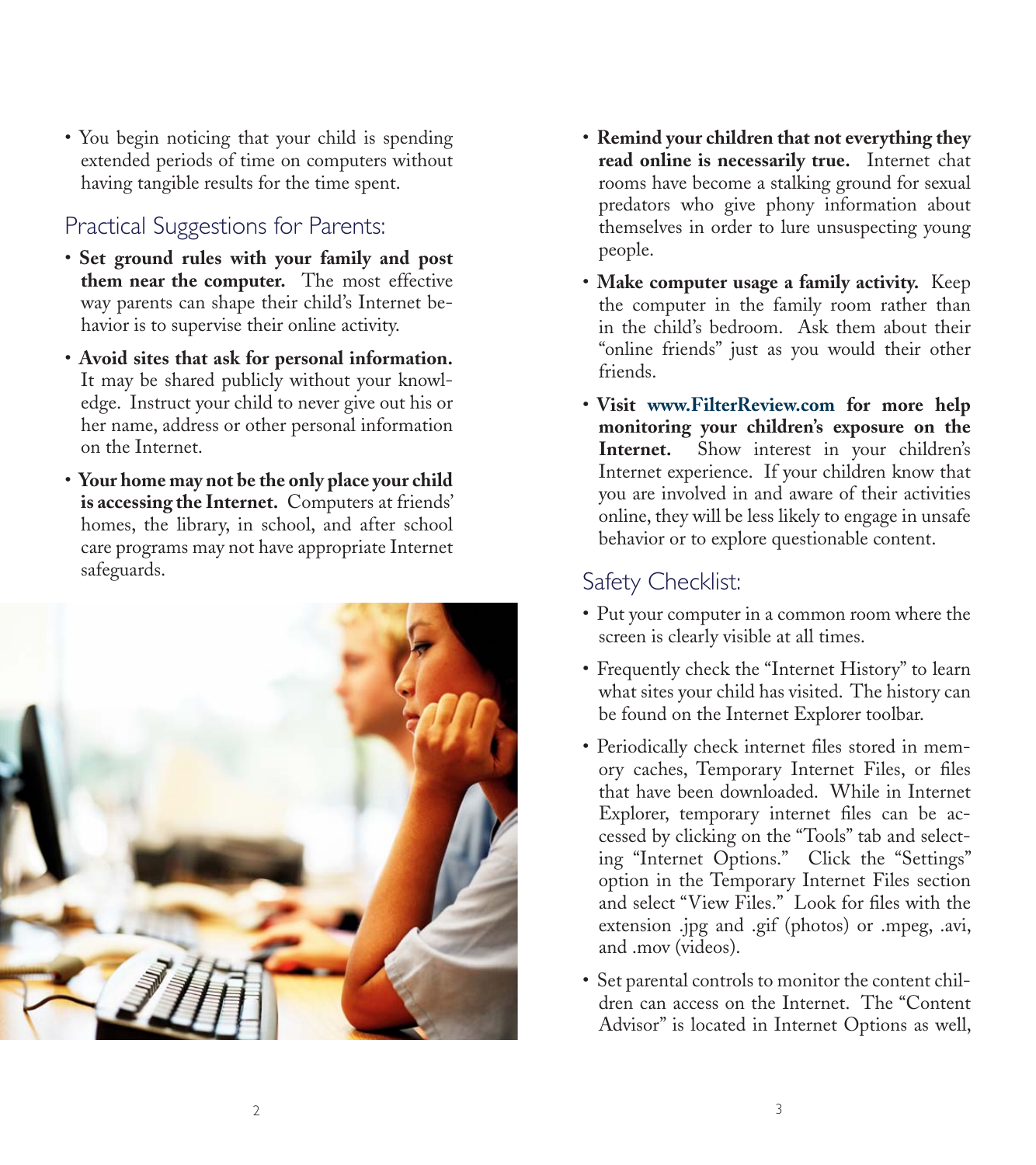under the "Content" tab. The parent can adjust the rating levels, block or approve specific sites, or activate more advanced protection mechanisms.

- Allow access only to agreed upon "favorites." Discuss and allow greater access on an "as-needed" basis. This option is located in the Content Advisor under the "Approved Sites" tab.
- Purchase a filtering software program or subscribe to an online filter service.



#### Chatting Online

Just as children like to talk on the phone or at school, they also enjoy chatting online. Chatting can be educational as children are able to keep in touch with family members or learn how people live in other parts of our country and even around the world. Like anything else, however, a good thing can be misused and cause harm. In addition to the obvious danger of contacting sexual predators, chatting can present other areas of concern for parents.

#### What Are the Dangers?

- Many children become addicted to chatting. It gives them an opportunity to anonymously talk to others in a setting where it is easy to develop "friendships" and even create a fictitious life.
- Because there is no face-to-face contact, children can fail to develop important social skills if they spend too much time chatting.
- Chatting can take the place of other important activities such as homework, hobbies, and reading.
- Chatting can lead to a sedentary lifestyle at the computer, replacing beneficial physical activities such as playing with friends, bike riding, or team sports.

#### Instant Messaging

Instant Messaging is very popular among young people today.

> Instant Message - (or, more commonly, "IM") - A software that allows communication between users across the Internet in real time. Messages can be sent and received instantaneously.

Instant Messenger is very similar to e-mail, and many people view it as being a safer alternative to chat rooms because it is a conversation between just two people. Some well-known messaging programs are AOL Instant Messenger, MSN Instant Messenger, and Yahoo Instant Messenger.

IM can often be easily monitored by adults, and through certain programs (such as Dead Aim), one can even record entire Instant Messaging conversations to ensure the dialogue taking place is appropriate. An IM user can accept or reject incoming messages and screen strangers. In addition,IM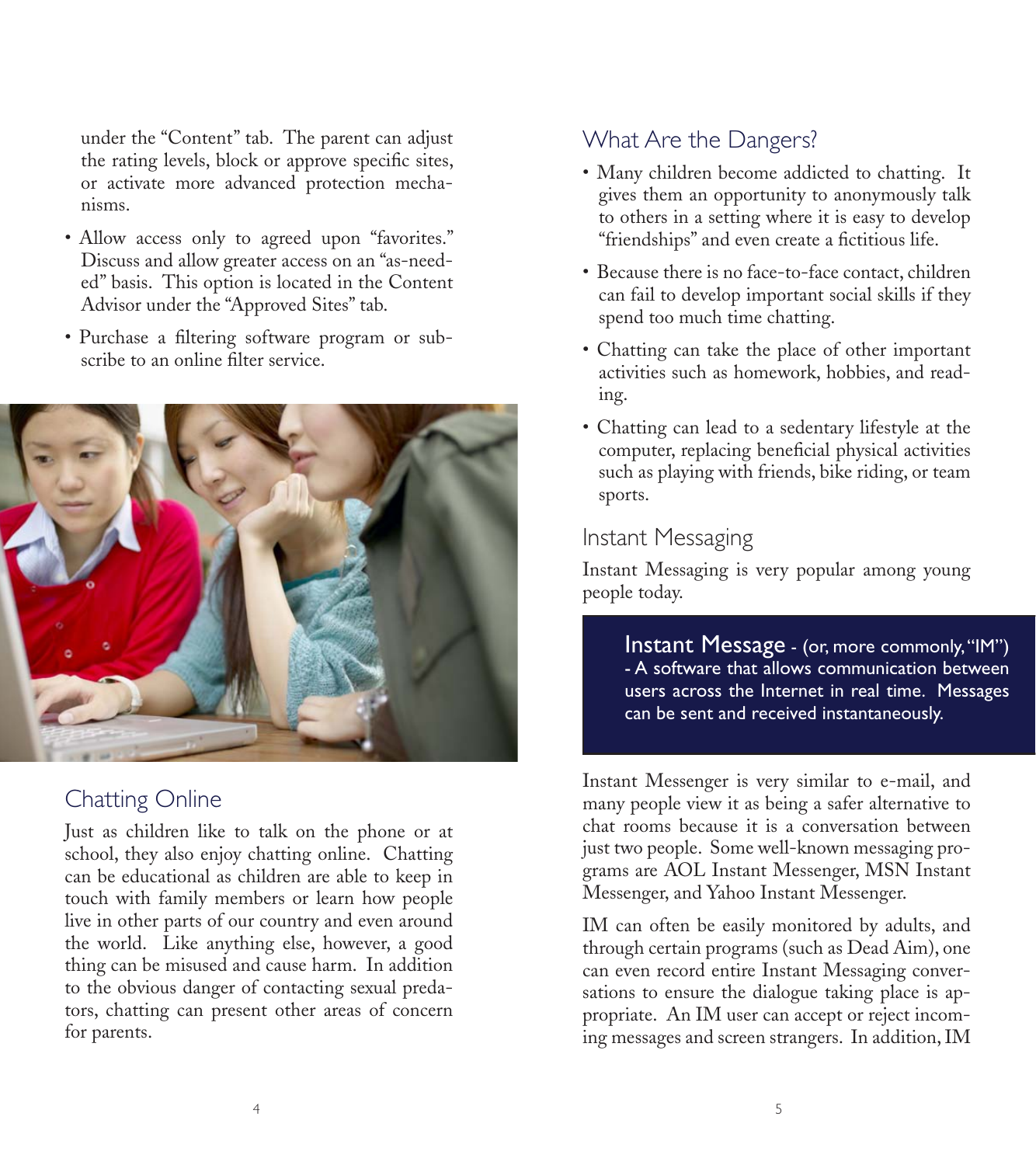

'names' are theoretically accessible only when a user gives his name to another user. Communicating with an IM program has some of the same security and privacy benefits as e-mail, but as with any Internet experience, there are still risks involved.

#### **Precautions**

- There is no guarantee of truthfulness and honesty when online. The person claiming to be a fourteen-year-old girl from Delaware may actually be a middle-aged man from Florida.
- Children should always be reminded that, while online, they should never pretend to be someone they are not.
- Closed "buddy lists" most effectively limit contact. Open chat rooms are very public places, and can present dangers when children communicate with people they do not know.

# Problems with Online Relationships

For young people who value relationships as opportunities to share feelings, laugh, and grow, the Internet is an amazing technology that has the potential to unite people. However, because relationships created over a computer are easier to control, those with wrong motivations have found the Internet a virtual playground. The lack of accountability and the relative anonymity create two distinct dangers.

First, the inability to communicate face to face can create a "they can't see me" mentality that causes some individuals to stretch the truth or make false statements and claims. Young people become deceived by both their desire for new intimacies and by unseen "friends" whose solicitous friendliness and expressed interest are masquerades for inappropriate amorous advances.

Second, habitually communicating through the computer screen can lead people into the trap of believing that personal interaction isn't necessary. The danger, ironically, lies in the lack of risk—the vulnerability that engenders genuine friendship, fosters familiarity, and hones the kind of honesty that makes relationships vigorous and vital. People who spend too much time chatting online can miss out on real life experiences and all of the joys which accompany them.

#### **For Additional Information please visit:** www. chatdanger.com

### Blogging

The Internet trend called blogging is growing in popularity. Bloggers enjoy the freedom of posting their own thoughts, rants and raves, likes and dislikes, in their own private Internet space. Blogging has been likened to having a private journal that is open for everyone who has Internet access to read.

Blog - A short term for "weblog," a blog is a personal journal published on the Web. It is a public web site where users post informal journals of their thoughts, comments, and philosophies. It is usually updated frequently, and normally reflects the views of the blog's creator. It can be viewed by anyone interested, or just by a select group of people.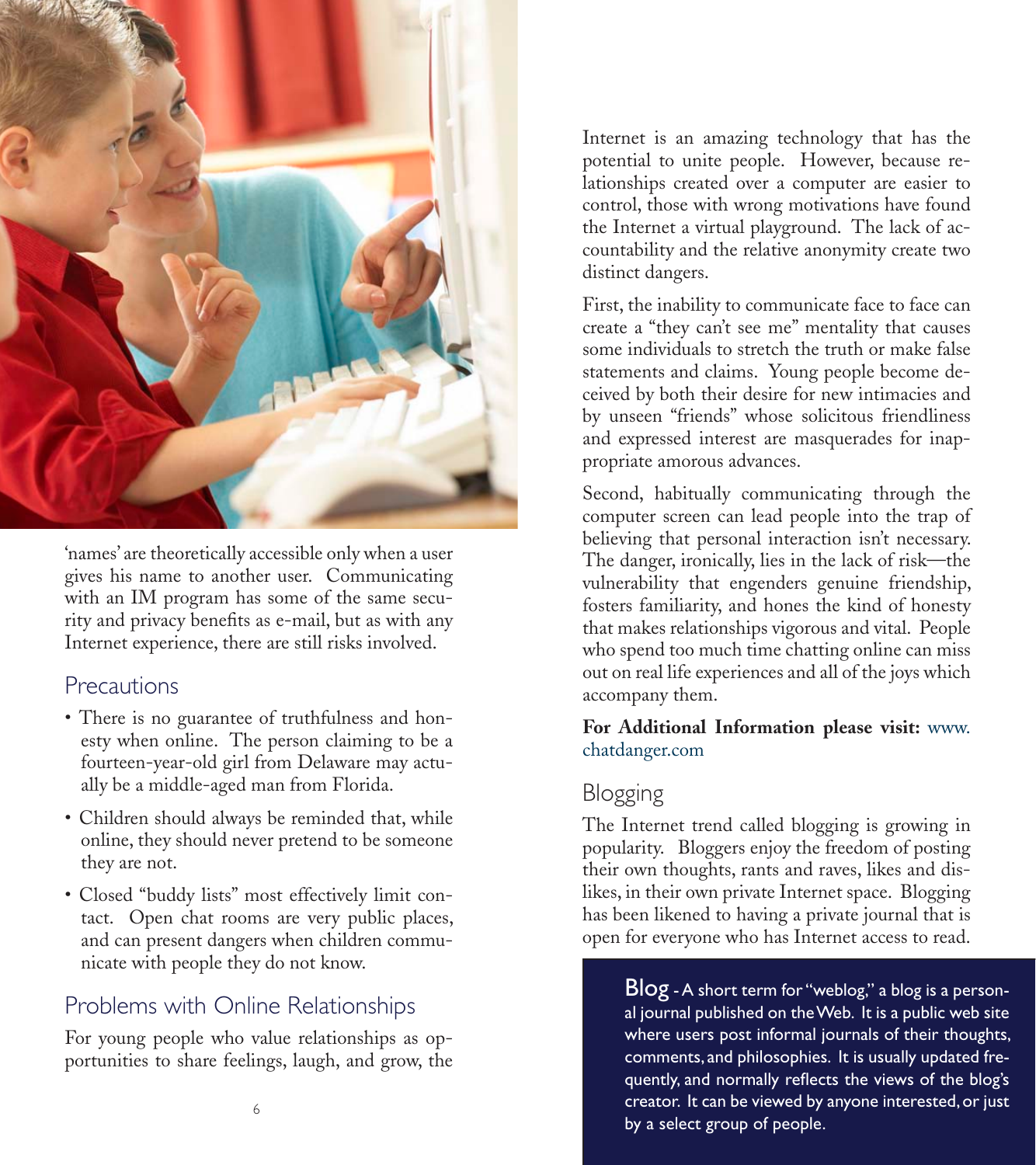## The Benefits and Dangers of Blogging

According to a Pew Internet Study, more than 50 million Internet users read blogs regularly. There are approximately 12,000 new blogs created every day and about 10,800 blog updates per hour.<sup>2</sup> Blogging can be both a cost-effective and time-efficient way of connecting with people and voicing opinions:

- Users can create a network of friends and relatives, allowing them to keep in touch through updates and news on the blog. This method is similar to sending out a mass email, except that the recipients choose to access the information rather than having it delivered.
- • Blogs can also be used as scrapbooks, where digital photographs can be uploaded and viewed by others.
- Blogs allow the exchange of information, issues, and opinions by allowing users with similar views to connect and converse.

But like everything found on the Internet, weblogs aren't perfect:

- Don't trust everything found in a blog.
- Be discerning; keep in mind that what is written can be accessed by anyone. Even if the blog address is only known by a few people, it is still on the Internet.
- Don't give out too much personal information in a blog.

Often, people don't take into account the intersection of the real world and cyberspace, and they don't believe that anything they do online will affect them in real life. Young people especially may not understand that anybody could be reading their blogs and possibly compiling any information they disclose.

# MySpace

One type of online blogging websites stands out as posing a particular threat to youths: the "MySpaces" of the Internet.

MySpace is a type of "social networking" site that allows its members to create individualized webpages containing pictures, information, musical clips, videos, animations and online diary entries. Members can then "become friends" with other members or search through all of the other personal profiles. Over 100 million people currently have a MySpace account, and the site attracts more than 4 percent of all Internet traffic daily, easily making it the largest networking site.



The phenomenon extends beyond simplyMySpace. An estimated one-half of school-age children have some form of blog or personal webpage. While a majority of the top 15 sites visited by teens 17 years of age and younger were either blogs or social networking sites (such as MySpace or Xanga), it is still estimated that few parents have any idea of what these sites contain.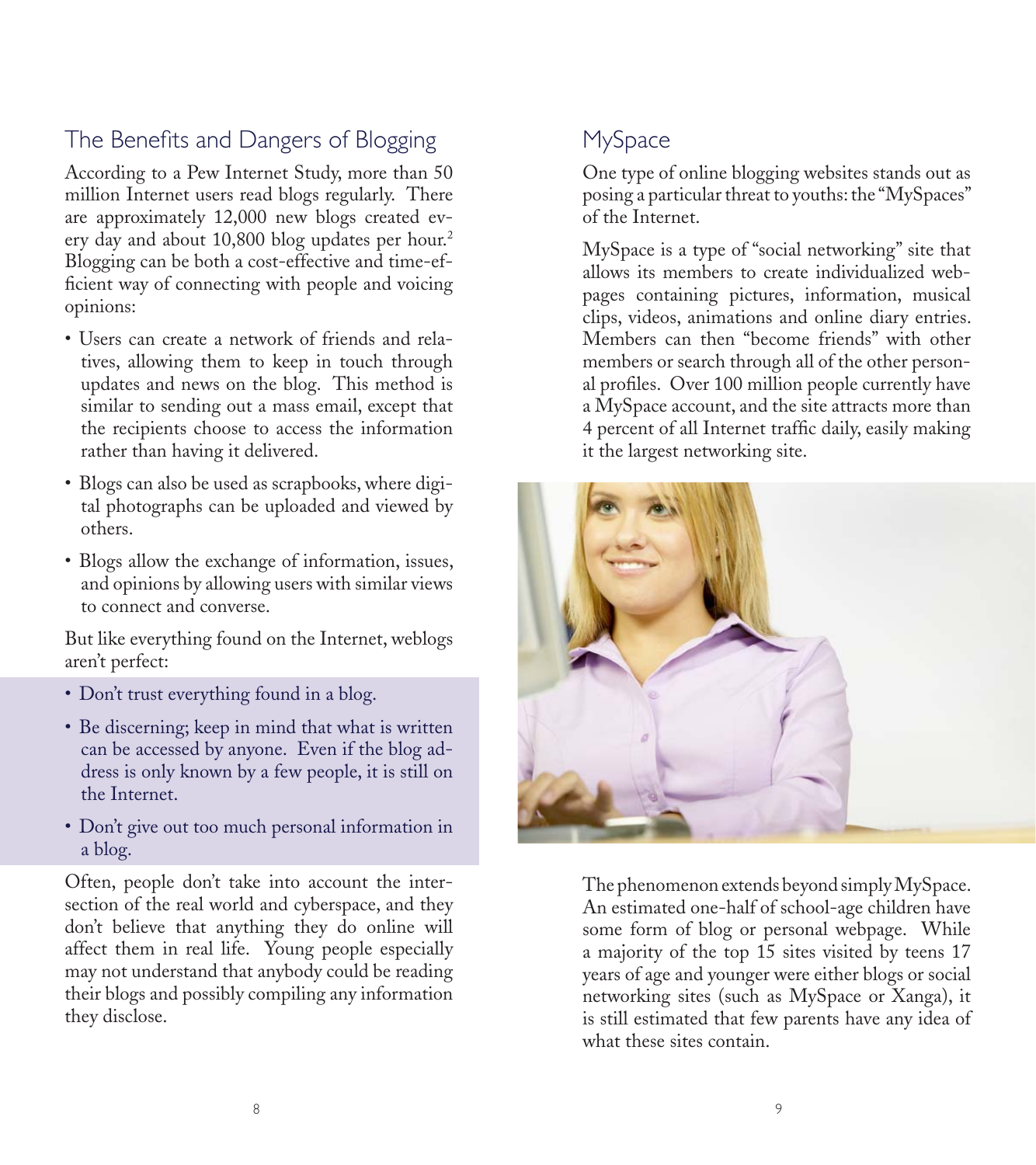MySpace presents a risk of exposure to obscenity by serving as a potential link to obscene photos or obscenity-laced dialogue. Other risks are not so obvious. When people join MySpace, they discover a world where they can be whatever and whoever they want to be. Sometimes young people struggling with low self-esteem may tune out friends and family to meet and impress people with an imaginary or exaggerated identity online. Cyber interaction can replace reality for these individuals.

For more information on blogs and other social networking sites, and how to deal with their use, visit: www.wiredsafety.org/internet101/blogs.html

#### Obscenity: The Dark Side of the Internet

Most people think of Internet pornography as naked, airbrushed women or "pin-up girls." This view is hopelessly naive. In addition to graphic sex between two adults, every imaginable sexual deviation is displayed, involving violence, animals, excrement, and group sex, to name a few.

Parents may mistakenly believe that the "bad" hardcore pornography requires a credit card to obtain, and thus children are not likely to view it. While porn sites do invite you to use a credit card to get deeper into the site, many of them have numerous free "sample" images. There are also innumerable free sites which offer the same content found on the larger "pay sites," as well as countless homemade pornography galleries.

Parents often have a rose-colored view of what their kids may or may not do. In one sense, that's good—kids need to know that their parents will err in the direction of trust rather than mistrust. But parents must not let that trust lull them into complacency. A teenager's hormone-fueled curiosity is an extremely powerful force; you should not

underestimate its power to draw your "good kid" into the darker side of the Internet. Many parents never imagined that this could be a problem in *their* home—until it was.

#### Don't Look in the Box

*Hello, Son. You've probably noticed that big cardboard box in the middle of your bedroom floor. As you've heard, it contains a bunch of Playboy and Penthouse magazines. Underneath those are hardcore magazines. Underneath those are hardcore magazines containing some of the worst kind of hardcore sexual imagery available in the world, including illegal child pornography—you've probably been curious about what "hardcore" looks like, haven't you?*

*Well, here's the deal: don't look in the box.*

*I'm sorry that it has to be in the middle of the floor—I know you'll trip over it every time you enter the room, which will renew once again your curiosity about what* 

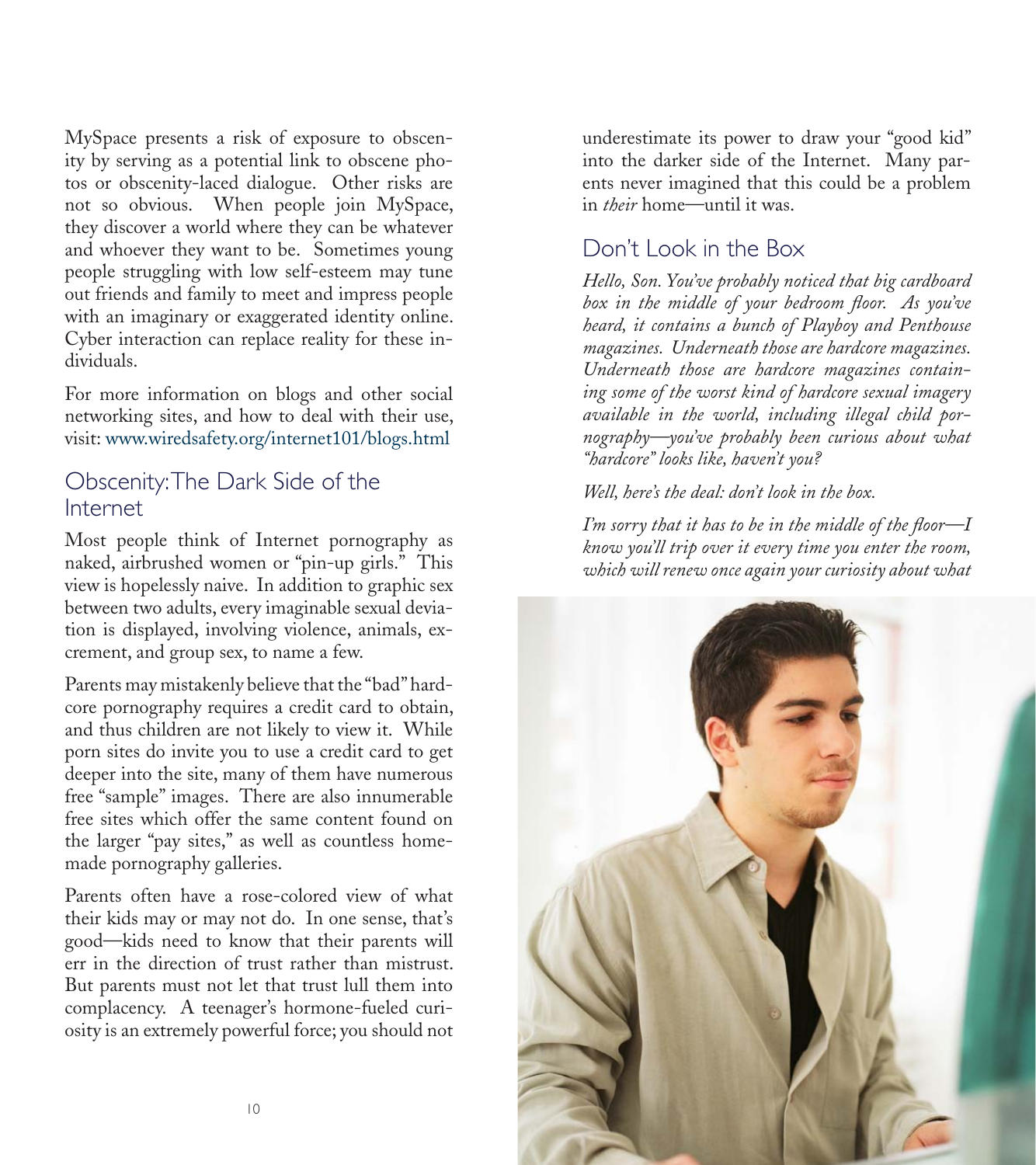*the box contains. Also, I'm sorry about all that mail which comes to you and enticingly describes certain magazine issues which are in the box. Remember: don't look in the box.*

*You're 15 now; old enough to spend significant time home alone as your Mom and I go on various errands and events, and your brother and sister are involved in their activities. Of course, there is no way I would know if you looked in the box. In fact, you could safely remove quite a few issues and keep them elsewhere—I wouldn't notice. But please: don't look in the box.*

*I realize that as a teenager, your sexual drive is stronger now than at any other time in your life. So, not only will curiosity fuel your desire to look in the box, but your hormones will be begging you to do so as well. And once, when you tripped on the box and one issue tumbled out, what you saw as you hurriedly put it back ignited your interest. It took every bit of willpower you had to not flip through the issue in your hands.* 

*But no matter what: don't look in the box.* 

#### The Enemy Works a 24-7 Shift

The Internet's dark side is not a passive danger. Pornographers have many tools in their arsenal to draw your teenagers into their world, intending to hook them for life. For example, porn proprietors hijack common misspellings of popular sites. They even take harmless sounding words, such as the names of animals, and use them for their web addresses. These web sites are both easy for young children to stumble across and easy for teens to hide due to their innocent sounding titles and lack of graphic words or descriptions.

Another way in which pornographers attempt to hook viewers is by sending out thousands of speculative "spam" e-mail messages containing inviting web hyperlinks. If a child clicks on one of those email message links, many browser windows are often spawned simultaneously, each one opening to a



different porn site. These windows often employ a concept called *mouse trapping*, meaning that if you try to close a window, it automatically re-opens to a different porn site. Also, if you respond to such email messages with an "unsubscribe" directive, your e-mail address is sold on a premium "active" list, which will spark much more of the pornographic e-mail spam. Porn sites also sell advertising space to other porn sites, so one page can lead to another and another.

What makes *home* Internet access so dangerous (as compared to the public library, for example) is the combination of privacy and opportunity. All families leave older children home alone at times, and many kids will find the temptation to explore the Internet's dark side irresistible.

#### Dealing With the Dangers

Parents need to help their children to be internally motivated to avoid pornography and to recognize how degrading and dangerous it can be. This is not as hard as it may seem. Educate them about the negative nature of pornography. Help them conclude that, even given an opportunity, they *want* to avoid it. Then, the barriers placed between kids and pornography will be seen as friendly reminders—like a fence alongside a cliff—helping them avoid giving in to temptation. Educated agreement is the best protection, because it is active wherever your child goes.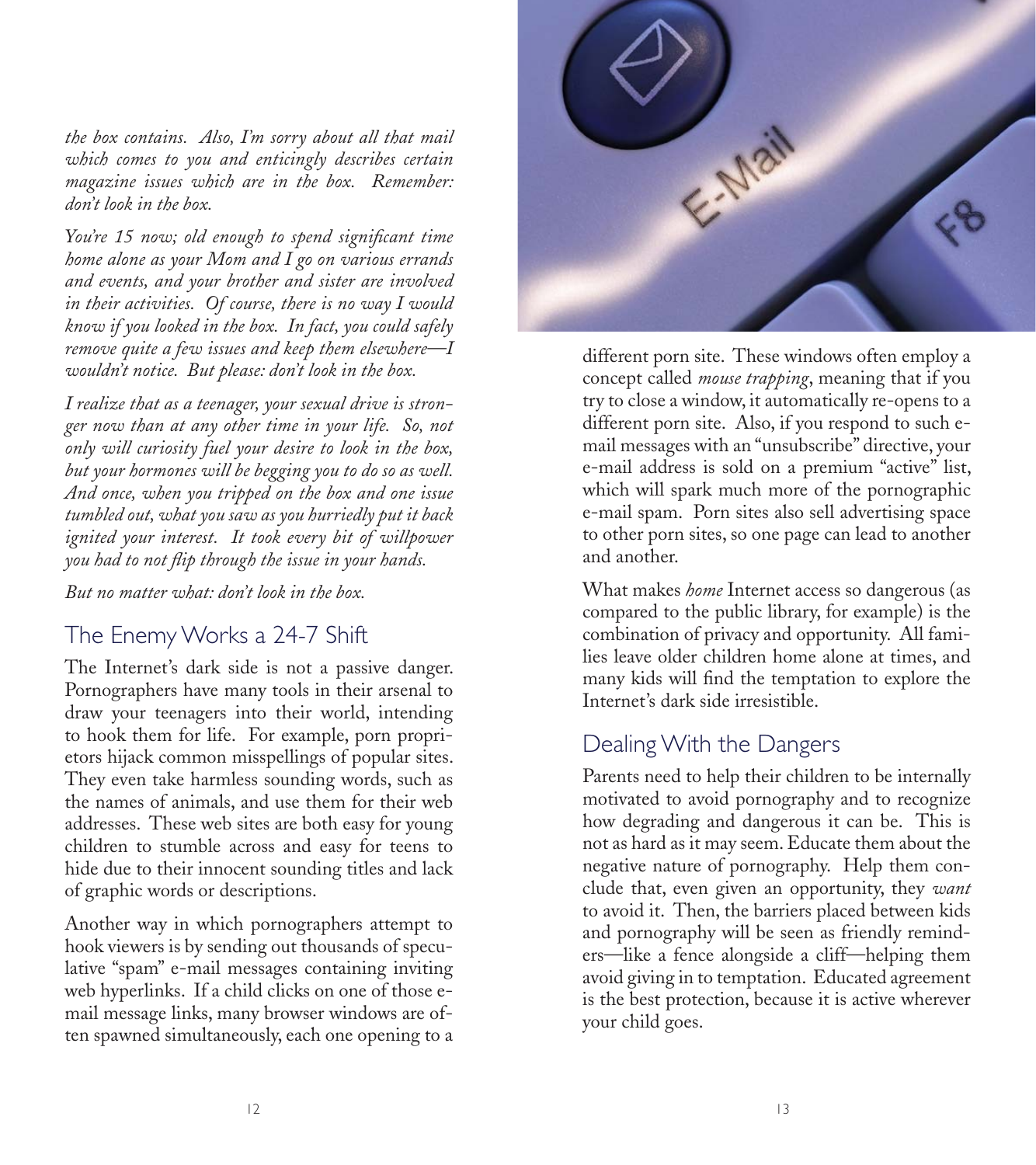It may seem obvious, but also make sure that children understand that accessing Internet pornography on the home computer will not be tolerated. Violation of that family policy should at the very least result in loss of Internet privileges. If this consequence is posed in the right spirit, the child should consider it another friendly protection from what he or she already knows is wrong.

#### Avoiding Obscenity

According to a survey commissioned by the U.S. Department of Justice, Office of Juvenile Justice and Delinquency Prevention, 25 percent of surveyed youth reported unwanted exposure to sexually explicit material on the Internet within the past year.3 Nearly three-fourths occurred while surfing the Web, with the remainder occurring through email or while Instant Messaging. The great majority of exposures involved pictures with nudity; and 38 percent even showed people having sex. The good news from all of this is that over two-thirds of these incidents took place in the home of the child and therefore should be relatively preventable if the parent chooses to establish some lines of defense for the Internet entering their home.

#### Detection: How Parents Can Find Out What Their Kids are Up to by Using the Temporary Internet Files Cache

This section describes one of the most useful detection methods of Internet activity, the Temporary Internet Files. When a web browser loads a page from the Internet, it keeps a temporary "local" copy (on the computer's hard disk) of everything on the page. This makes loading the same web pages faster the next time, since less data needs to be downloaded from the Internet. These records can be viewed by following a few simple steps:

Recently viewed websites can be accessed by clicking the down arrow on the right hand side of the

address bar. This makes it easier to look at previously viewed websites. Online activities can also be monitored by a host of downloadable programs which track sites viewed. The following websites contain programs which track online activities:

#### www.1spysoftware.com

#### www.allaboutspyware.com

For more information concerning the use of your computer's history to track online activities, visit:

#### www.microsoft.com/athome/security/children/ childrenonline.mspx

#### www.microsoft.com/windows/ie/using/howto/basics/history/button.mspx

A browser's internal history of activities is usually saved automatically for 7-10 days, but that length of time can be adjusted. Internet histories can, however, be wiped clean by a user wishing to mask their Internet activities. Beware of empty or very limited histories; this could be a sign of a computer-savvy user covering up online indiscretion.

#### Filters for Families

The first line of defense is to set parental controls in the existing browser to filter inappropriate material. Browsers such as Microsoft Internet

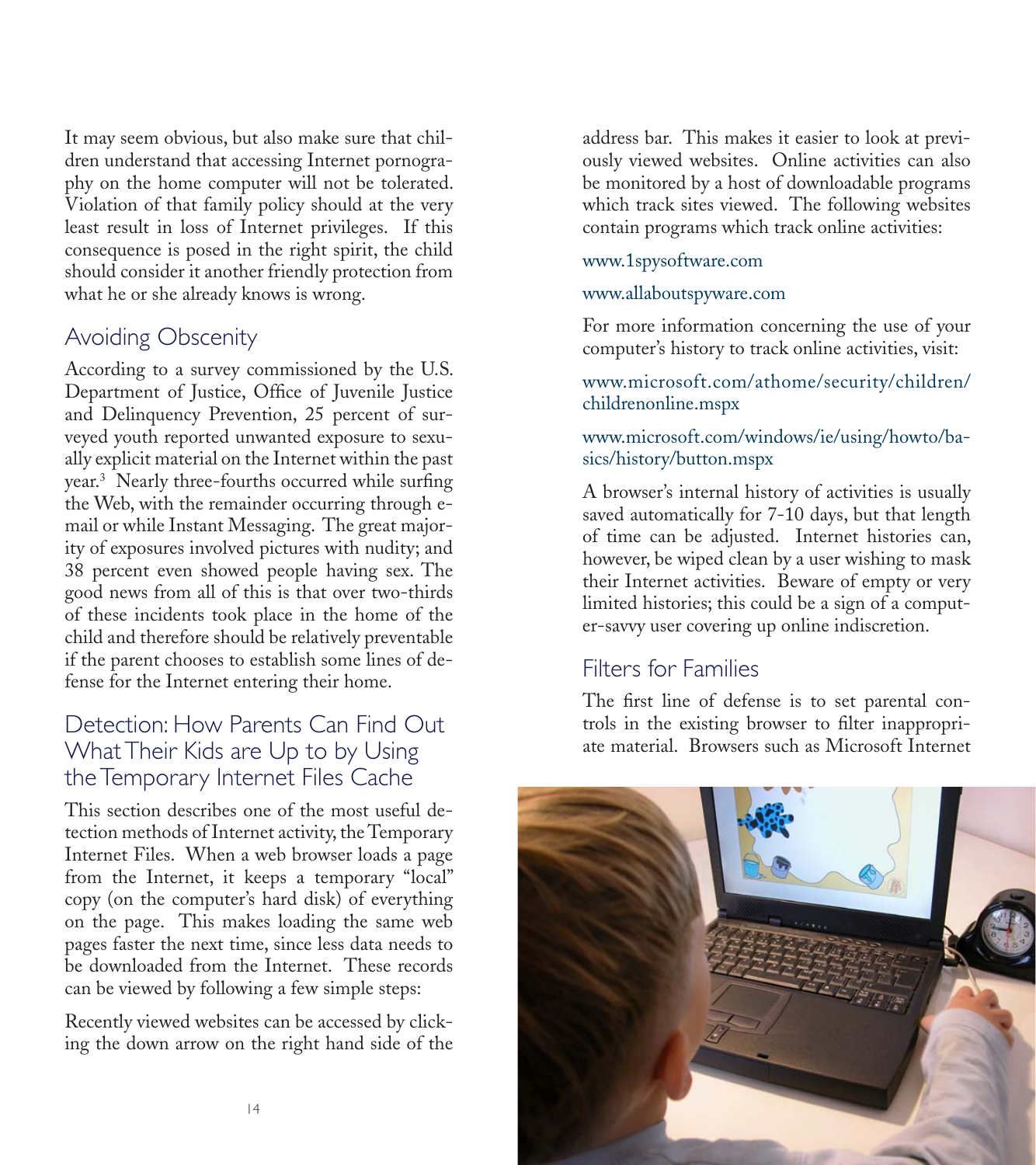Explorer and Netscape Navigator allow you to set appropriate levels for language, violence, and nudity. Unlike a V-Chip, which monitors and blocks based on an external "rating," filtering systems like those on Internet Explorer 7.0 look at "labels." A "label" is information a computer receives about the information a website contains—such as level of profanity, violence, nudity, etc. The filter sees these facts about a website and either allows it to open or does not, based on the parents' decision. With internet-content filtering parents have the ability to determine what *specific sort of content* is or is not appropriate for their children, and to instruct their filter to allow or block websites accordingly. Apart from Internet Explorer 7.0, the next generation Microsoft operating system, Vista, will include "family safety settings," which filter through data labeling.

There are also filtering systems available which are separate from browser or operating system based filters. One example is the ICRA*plus* software, which can be downloaded for free from www.icra. org/icraplus. ICRA*plus* provides external label filtering, while working in conjunction with whatever local filters are present in a browser or operating system.

Although many more sites are labeling their content, labels are not yet everywhere. An effective second line of defense may be to subscribe to an Internet Service Provider (ISP) which filters material automatically. This is the least flexible option since the ISP does all of the filtering, and you cannot reverse a block on material that may be acceptable. Like filtering software, there are many ISPs that provide parental controls or filtered services.

Finally, in order to avoid finding objectionable sites during searches, you may want to use the following search engines which are filtered for inappropriate content:

| Ask Jeeves for Kids | www.ajkids.com      |
|---------------------|---------------------|
| Yahooligans         | www.yahooligans.com |
| Onekey              | www.onekey.com      |

Certain popular search engines, such as Google, also have search filtering. In the "Preferences" tab on Google's search page, there is an option for SafeSearch, which reorders search results, placing inoffensive ones first on the queue.

#### Other Steps

Some Internet users may want to avoid filters by implementing an accountability system. This approach allows users to police their own unlimited access to the Internet with the knowledge that a friend or family member has the ability to review the sites they visit and the time they spend on the Internet. For more information, see:

| <b>Covenant Eyes</b>                           |                    |
|------------------------------------------------|--------------------|
| www.covenanteyes.org                           | $(877)$ 479-1119   |
| Netaccountability<br>www.netaccountability.com | $(214) 580 - 2000$ |
| GetNetWise                                     |                    |

http://kids.getnetwise.org/tools/blocksex

Finally, be careful when opening attachments to emails unless they come from someone you know and trust.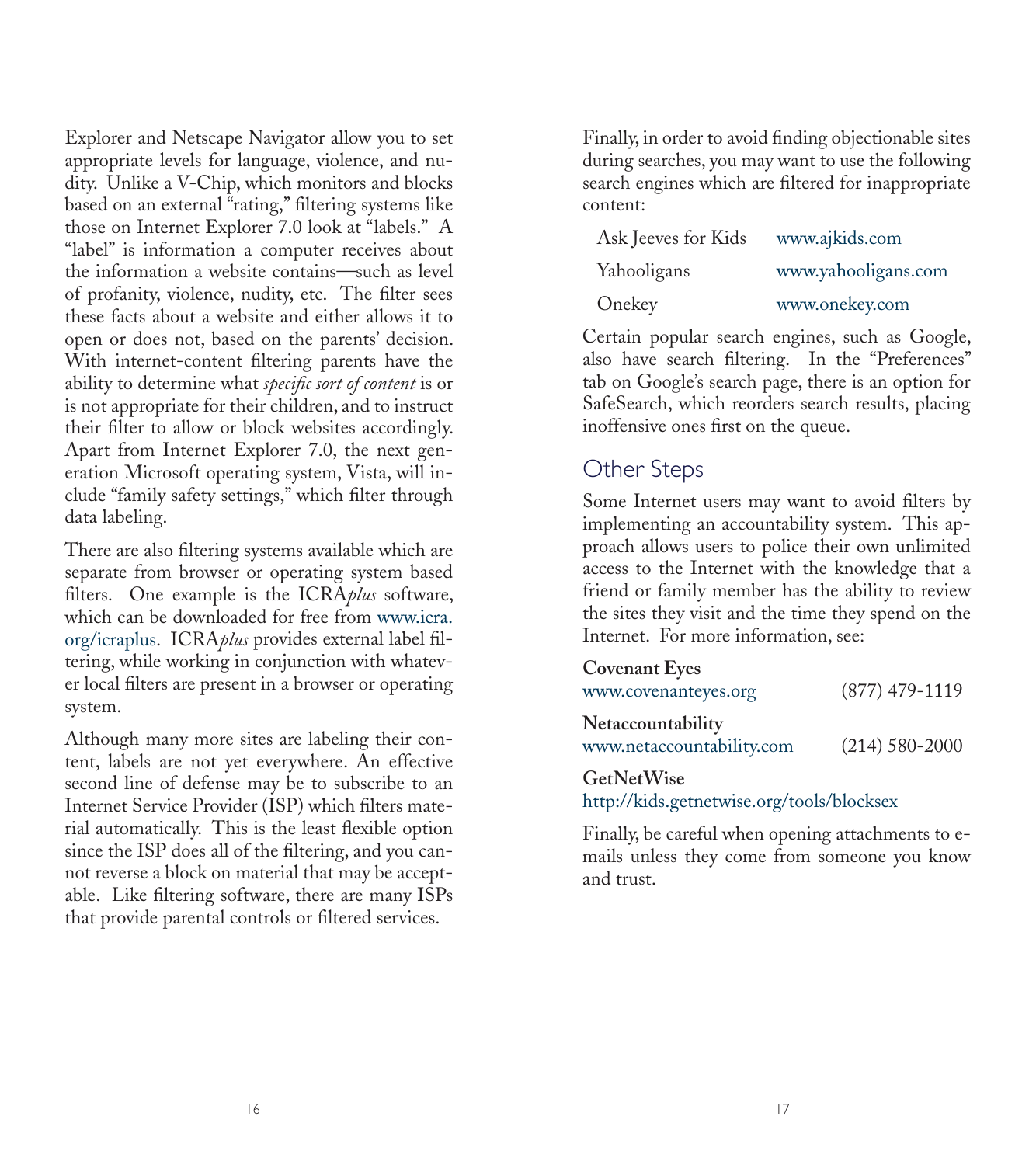#### Footnotes

- 1 "Improving Access to the Internet: A Report to the Congress." *A Report of the General Services Administration.* January 24, 2005. http://www. cio.gov/documents/icgi/report.pdf
- 2 Rainie, Lee. "Data Memo: The State of Blogging." *PEW Internet & American Life Project.*  January 2005. http://www.pewinternet.org/ pdfs/PIP\_blogging\_data.pdf
- 3 Mitchell, Kimberly, Ph. D. and Ybarra, Michele, Ph. D. "Exposure to Internet Pornography among Children and Adolescents: A National Survey." *Cyber Psychology & Behavior.* 2005. Volume 8, Number 5. http://www.unh.edu/ ccrc/pdf/jvq/CV76.pdf